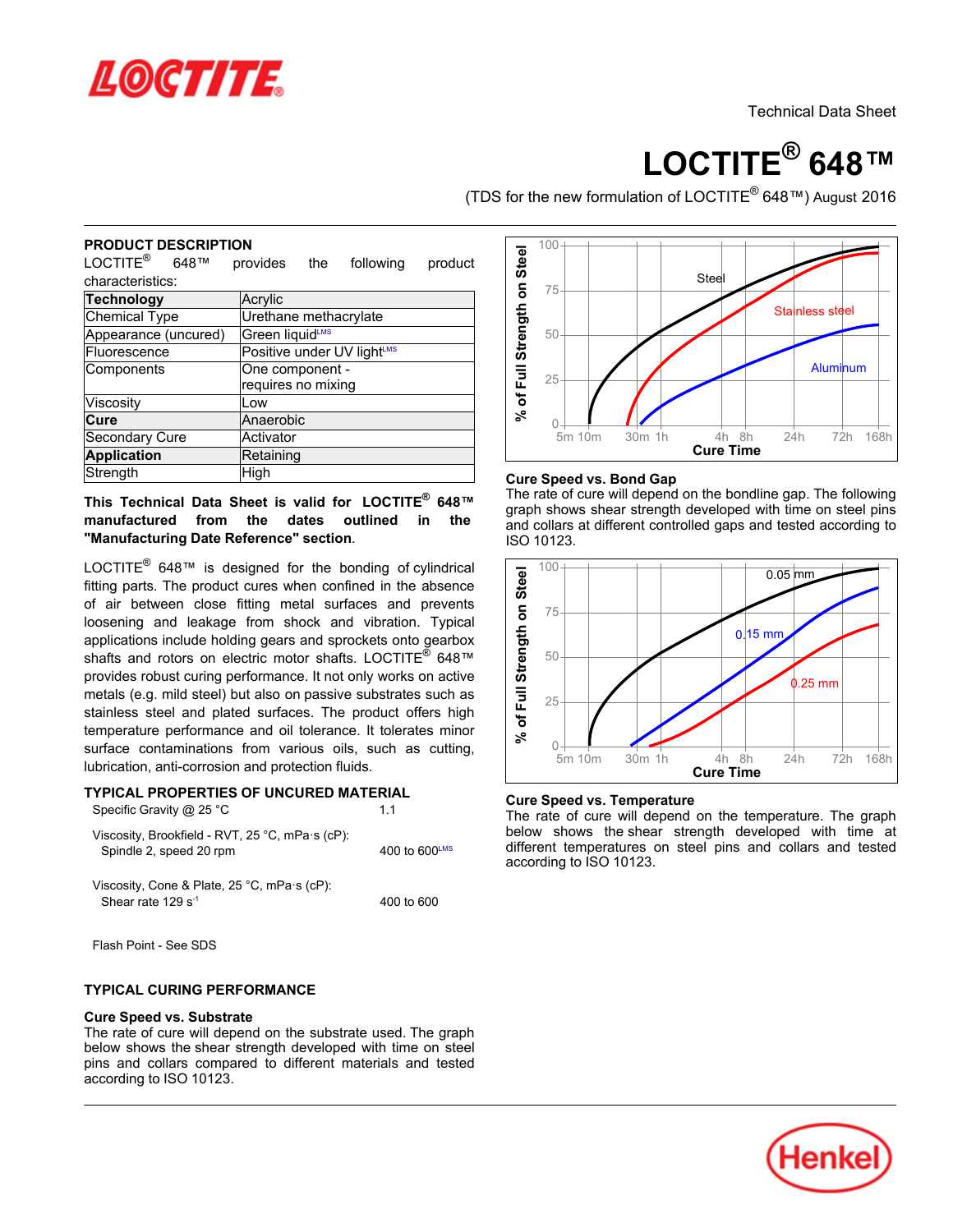

#### **Cure Speed vs. Activator**

**The greed vs. Activator**<br>The graph below shows the shear strength developed with time on stainless steel pins and collars using Activator SF 7471™, SF 7649™ and SF 7091™ and tested according to ISO 10123.



# **TYPICAL PROPERTIES OF CURED MATERIAL**

**Physical Properties**: Glass

| Glass Transition Temperature ISO 11359-2, °C                    | 100                   |
|-----------------------------------------------------------------|-----------------------|
| Coefficient of Thermal Expansion, ISO 11359-2 K <sup>-1</sup> : |                       |
| Below Tq                                                        | $93 \times 10^{-06}$  |
| Above Tq                                                        | $184 \times 10^{-06}$ |
|                                                                 |                       |

#### **TYPICAL PERFORMANCE OF CURED MATERIAL Adhesive Properties**

| Cured for 15 minutes $@$ 22 °C<br>Compressive Shear Strength, ISO 10123:<br>Steel pins and collars |       | $N/mm^2$ 213.5 <sup>LMS</sup><br>$(psi)$ $(1,960)$ |
|----------------------------------------------------------------------------------------------------|-------|----------------------------------------------------|
| Cured for 24 hours $@$ 22 °C<br>Compressive Shear Strength, ISO 10123:<br>Steel pins and collars   | (psi) | $N/mm^2$ $\geq$ 25 <sup>LMS</sup><br>(≥3,625)      |

Cured for 7 days @ 22°C

| Compressive Shear Strength, ISO 10123:<br>Steel pins and collars<br>Stainless Steel pins and collars<br>Aluminum pins and collars                                                               | N/mm <sup>2</sup><br>(psi)<br>N/mm <sup>2</sup><br>(psi)<br>N/mm <sup>2</sup><br>(psi) | 31<br>(4, 480)<br>30<br>(4,350)<br>18<br>(2,610) |
|-------------------------------------------------------------------------------------------------------------------------------------------------------------------------------------------------|----------------------------------------------------------------------------------------|--------------------------------------------------|
| Cured for 24 hours $@$ 22 $^{\circ}$ C<br>Breakaway Torque, ISO 10964:<br>M10 black oxide bolts and mild steel<br>nuts<br>$3/8 \times 16$ steel nuts (grade 2) and bolts<br>$(\text{grade } 5)$ | N∙m<br>(lb.in.)<br>$N \cdot m$<br>(lb.in.)                                             | 58<br>(515)<br>32<br>(285)                       |
| Prevail Torque, ISO 10964:<br>M <sub>10</sub> black oxide bolts and mild steel<br>nuts<br>$3/8 \times 16$ steel nuts (grade 2) and bolts<br>$(\text{grade } 5)$                                 | N∙m<br>(lb.in.)<br>$N \cdot m$<br>(lb.in.)                                             | 40<br>(355)<br>16<br>(140)                       |
| Breakloose Torque, ISO 10964, Pre-torqued to 5 N·m:<br>$3/8 \times 16$ steel nuts (grade 2) and bolts<br>$(\text{grade } 5)$                                                                    | $N \cdot m$<br>(lb.in.)                                                                | 29<br>(255)                                      |
| Prevail Torque, ISO 10964, Pre-torqued to 5 N·m:<br>$3/8 \times 16$ steel nuts (grade 2) and bolts<br>$(\text{grade } 5)$                                                                       | $N \cdot m$<br>(lb.in.)                                                                | 29<br>(255)                                      |

# **TYPICAL ENVIRONMENTAL RESISTANCE**

Cured for 1 week @ 22 °C Compressive Shear Strength, ISO 10123: Steel pins and collars



### **Cold Strength**

This product has been tested to -75°C (-100 F). This product may product has been tested to  $75\,\mathrm{C}$  (10017). This product has been tested.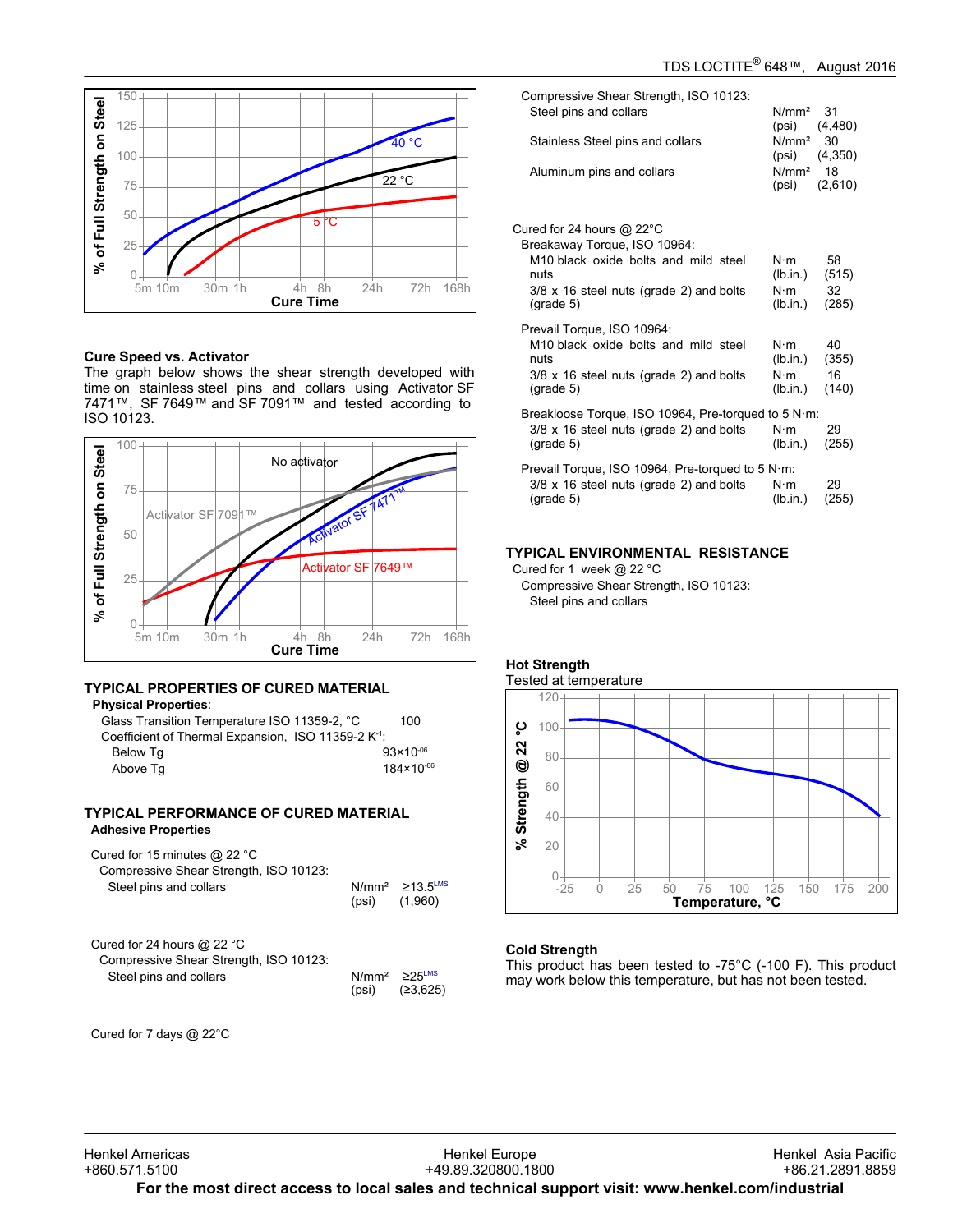# **Heat Aging**

Aged at temperature indicated and tested @ 22 °C



# **Chemical/Solvent Resistance**

Aged under conditions indicated and tested @ 22 °C.

|                                |     |      | % of initial strength |       |       |
|--------------------------------|-----|------|-----------------------|-------|-------|
| <b>Environment</b>             | °C  | 500h | 1000h                 | 3000h | 5000h |
| Motor oil<br>(5W40 -Synthetic) | 125 | 170  | 165                   | 150   | 145   |
| <b>Unleaded Petrol</b>         | 22  | 130  | 130                   | 110   | 105   |
| Brake fluid                    | 22  | 130  | 140                   | 135   | 125   |
| Water/glycol 50/50             | 87  | 85   | 80                    | 80    | 80    |
| Ethanol                        | 22  | 130  | 130                   | 125   | 120   |
| Acetone                        | 22  | 100  | 100                   | 100   | 100   |
| B <sub>100</sub> Bio-Diesel    | 22  | 115  | 115                   | 105   | 100   |
| DEF (AdBlue <sup>®</sup> )     | 22  | 95   | 95                    | 90    | 100   |

Stainless Steel pins and collars

|                       |    | % of initial strength |        |       |       |
|-----------------------|----|-----------------------|--------|-------|-------|
| Environment           | °C | 500 h                 | 1000 h | 3000h | 5000h |
| Sodium Hydroxide, 20% | 22 | 115                   | 105    | 95    | 90    |
| Phosphoric Acid, 10%  | 22 | 75                    | 60     | 40    | 35    |

### **GENERAL INFORMATION**

**This product is not recommended for use in pure oxygen and/or oxygen rich systems and should not be selected as a sealant for chlorine or other strong oxidizing materials.**

#### **For safe handling information on this product, consult the Safety Data Sheet (SDS).**

Where aqueous washing systems are used to clean the surfaces before bonding, it is important to check for compatibility of the washing solution with the adhesive. In some cases these aqueous washes can affect the cure and performance of the adhesive.

This product is not normally recommended for use on plastics This product is not normally recommended for use on plastics<br>(particularly thermoplastic materials where stress cracking of the plastic could result). Users are recommended to confirm are plastic codid resulty. Obers are recommentationally

**Directions for use: For Assembly**

- 1. For best results, clean all surfaces (external and internal) with a LOCTITE<sup>®</sup> cleaning solvent and allow to ......<br>dry.
- 2. To accelerate cure speed or where large gaps are present, use activator and allow to dry.
- 3. **For Slip Fitted Assemblies**, apply adhesive around the **Leading Priced Assemblies**, apply addesive around the leading edge of the pin and the inside of the collar and use a rotating motion during assembly to ensure good coverage.
- 4. **For Press Fitted Assemblies**, apply adhesive to thoroughly to both bond surfaces and assemble at high thoroughly to both bond surfaces and assemble at high moroughly to be<br>press on rates.
- 5. **For Shrink Fitted Assemblies,** the adhesive should be coated onto the part to produce a smooth, even film of material. If heating the hub for assembly, coat the pin. If material: if heating the hub for assembly, coat the pin. If<br>the pin is to be cooled for assembly, coat the hub. If are plin is to be cooled for assembly, coat the habit in<br>both heating and cooling is to be done, apply material to cooled part. Avoid condensation on cooled parts.
- 6. Parts should not be disturbed until sufficient handling r arts should not be<br>strength is achieved.

### **For Disassembly**

- <sub>2</sub>. *Disassemary*<br>1. Remove with standard hand tools.
- 2. If needed, apply localized heat to the assembly to approximately 250 °C. Disassemble while hot.
- 3. If this temperature is not possible, heat as much as m and temperature is not possible and use mechanical aids.

# **For Cleanup**

1. Cured product can be removed with a combination of soaking in a LOCTITE<sup>®</sup> solvent and mechanical solution abrasion such as a wire brush.

#### **Loctite Material SpecificationLMS**

LMS dated July-10, 2013. Test reports for each batch are available for the indicated properties. LMS test reports include selected QC test parameters considered appropriate to specifications for customer use. Additionally, comprehensive controls are in place to assure product quality and consistency. Special customer specification requirements may be coordinated through Henkel Quality.

#### **Storage**

Store product in the unopened container in a dry location. Storage information may be indicated on the product container labeling.

**Optimal Storage: 8 °C to 21 °C. Storage below 8 °C or greater than 28 °C can adversely affect product properties**. greater than 20 S can adversely affect product properties.<br>Material removed from containers may be contaminated during use. Do not return product to the original container. Henkel ase. Be not retain product to the original container. Hence<br>Corporation cannot assume responsibility for product which has been contaminated or stored under conditions other than those previously indicated. If additional information is required, mose previously indicated. If additional information is required,<br>please contact your local Technical Service Center or Customer Service Representative.

#### **Conversions**

(°C x 1.8) + 32 = °F kV/mm x 25.4 = V/mil mm / 25.4 = inches µm / 25.4 = mil N x 0.225 = lb N/mm x 5.71 = lb/in N/mm² x 145 = psi MPa x 145 = psi